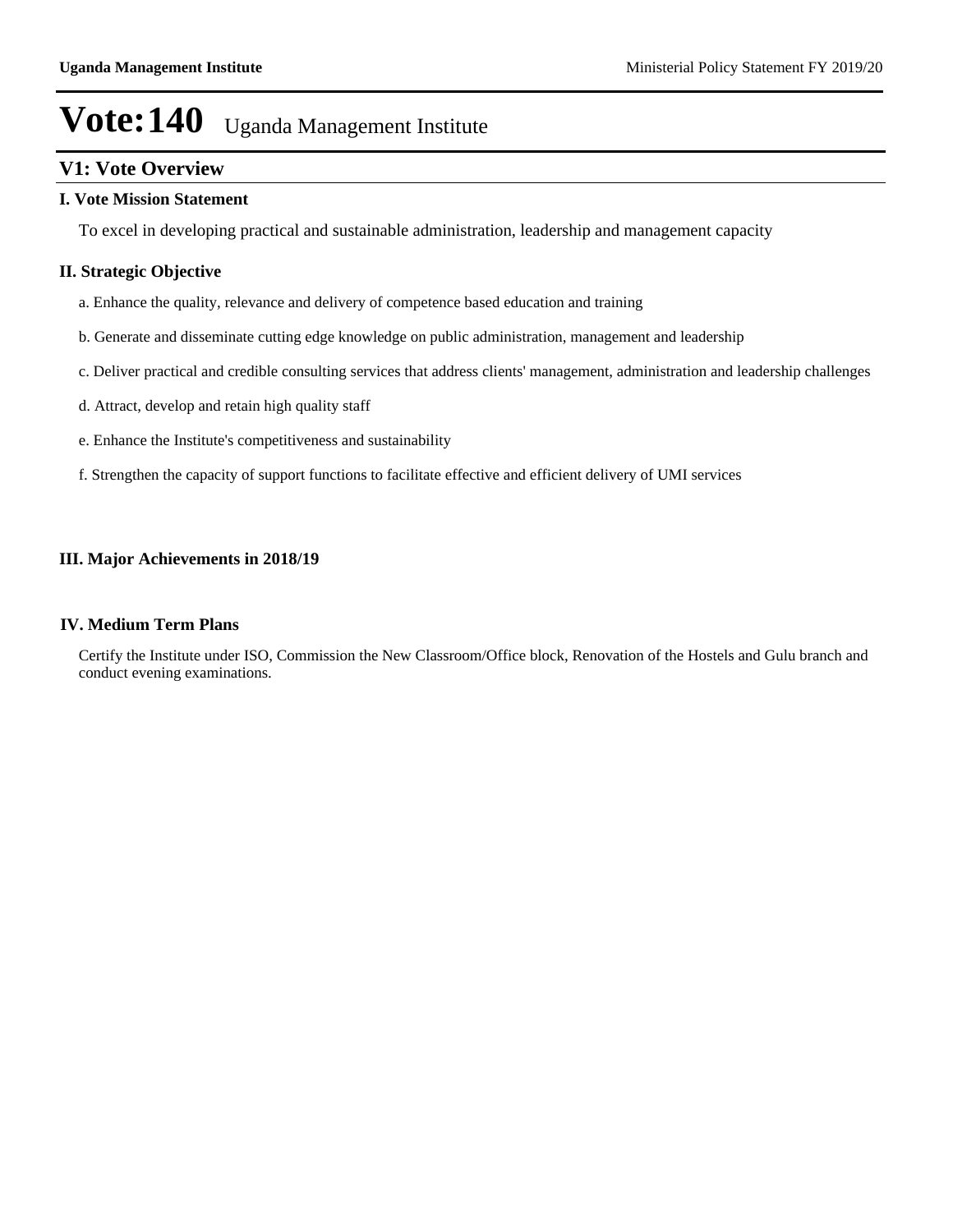# **V. Summary of Past Performance and Medium Term Budget Allocations**

**Table 5.1: Overview of Vote Expenditures (UShs Billion)**

|                                 |                                                      | 2018/19            |               |                                           |         |         |         | <b>MTEF Budget Projections</b> |         |
|---------------------------------|------------------------------------------------------|--------------------|---------------|-------------------------------------------|---------|---------|---------|--------------------------------|---------|
|                                 |                                                      | 2017/18<br>Outturn | <b>Budget</b> | <b>Approved Expenditure</b><br>by End Dec | 2019/20 | 2020/21 | 2021/22 | 2022/23                        | 2023/24 |
| <b>Recurrent</b>                | Wage                                                 | 4.490              | 5.317         | 2.659                                     | 12.939  | 13.586  | 14.265  | 14.978                         | 15.727  |
|                                 | Non Wage                                             | 0.391              | 0.460         | 0.230                                     | 18.473  | 21.243  | 25.492  | 30.591                         | 36.709  |
| Devt.                           | GoU                                                  | 1.500              | 1.500         | 0.635                                     | 2.160   | 2.592   | 2.592   | 2.592                          | 2.592   |
|                                 | Ext. Fin.                                            | 0.000              | 0.000         | 0.000                                     | 0.000   | 0.000   | 0.000   | 0.000                          | 0.000   |
|                                 | <b>GoU</b> Total                                     | 6.381              | 7.277         | 3.523                                     | 33.572  | 37.421  | 42.349  | 48.161                         | 55.028  |
| <b>Total GoU+Ext Fin (MTEF)</b> |                                                      | 6.381              | 7.277         | 3.523                                     | 33.572  | 37.421  | 42.349  | 48.161                         | 55.028  |
|                                 | <b>Arrears</b>                                       | 0.000              | 0.000         | 0.000                                     | 0.000   | 0.000   | 0.000   | 0.000                          | 0.000   |
|                                 | <b>Total Budget</b>                                  | 6.381              | 7.277         | 3.523                                     | 33.572  | 37.421  | 42.349  | 48.161                         | 55.028  |
|                                 | <b>A.I.A Total</b>                                   | 24.205             | 30.130        | 9.508                                     | 0.000   | 0.000   | 0.000   | 0.000                          | 0.000   |
|                                 | <b>Grand Total</b>                                   | 30.586             | 37.407        | 13.031                                    | 33.572  | 37.421  | 42.349  | 48.161                         | 55.028  |
|                                 | <b>Total Vote Budget</b><br><b>Excluding Arrears</b> | 30.586             | 37.407        | 13.031                                    | 33.572  | 37.421  | 42.349  | 48.161                         | 55.028  |

## **VI. Budget By Economic Clasification**

**Table V6.1 2018/19 and 2019/20 Budget Allocations by Item**

|                                        |       |          | 2018/19 Approved Budget |              |        | 2019/20 Draft Estimates |              |
|----------------------------------------|-------|----------|-------------------------|--------------|--------|-------------------------|--------------|
| <b>Billion Uganda Shillings</b>        | GoU   | Ext. Fin | AIA                     | <b>Total</b> | GoU    | Ext. Fin                | <b>Total</b> |
| <b>Output Class: Outputs Provided</b>  | 5.777 | 0.000    | 27.497                  | 33.274       | 31.412 | 0.000                   | 31.412       |
| 211 Wages and Salaries                 | 5.317 | 0.000    | 12.767                  | 18.085       | 18.141 | 0.000                   | 18.141       |
| 212 Social Contributions               | 0.239 | 0.000    | 0.718                   | 0.957        | 1.294  | 0.000                   | 1.294        |
| 213 Other Employee Costs               | 0.000 | 0.000    | 3.715                   | 3.715        | 0.450  | 0.000                   | 0.450        |
| 221 General Expenses                   | 0.045 | 0.000    | 5.685                   | 5.730        | 6.939  | 0.000                   | 6.939        |
| 222 Communications                     | 0.020 | 0.000    | 0.286                   | 0.305        | 0.781  | 0.000                   | 0.781        |
| 223 Utility and Property Expenses      | 0.150 | 0.000    | 1.477                   | 1.627        | 1.142  | 0.000                   | 1.142        |
| 224 Supplies and Services              | 0.000 | 0.000    | 0.410                   | 0.410        | 0.446  | 0.000                   | 0.446        |
| 225 Professional Services              | 0.000 | 0.000    | 0.550                   | 0.550        | 0.740  | 0.000                   | 0.740        |
| 226 Insurances and Licenses            | 0.000 | 0.000    | 0.072                   | 0.072        | 0.100  | 0.000                   | 0.100        |
| 227 Travel and Transport               | 0.003 | 0.000    | 0.819                   | 0.822        | 0.428  | 0.000                   | 0.428        |
| 228 Maintenance                        | 0.003 | 0.000    | 0.817                   | 0.820        | 0.810  | 0.000                   | 0.810        |
| 282 Miscellaneous Other Expenses       | 0.000 | 0.000    | 0.180                   | 0.180        | 0.140  | 0.000                   | 0.140        |
| <b>Output Class: Capital Purchases</b> | 1.500 | 0.000    | 2.633                   | 4.133        | 2.160  | 0.000                   | 2.160        |
| 311 NON-PRODUCED ASSETS                | 0.000 | 0.000    | 0.000                   | 0.000        | 0.100  | 0.000                   | 0.100        |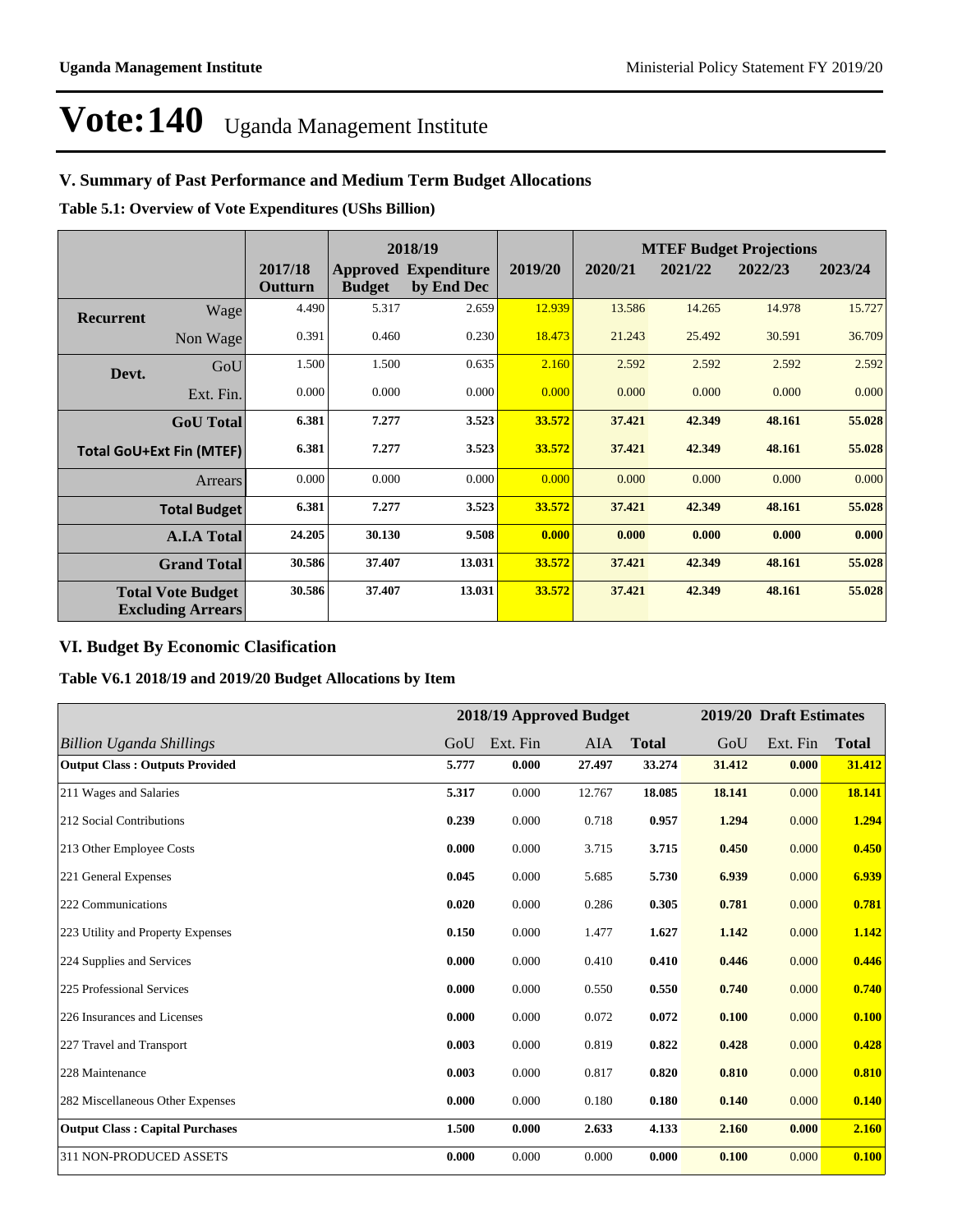| 312 FIXED ASSETS               | 500   | 0.000 | 2.633  | 4.133  | 2.060  | 0.000 | 2.060  |
|--------------------------------|-------|-------|--------|--------|--------|-------|--------|
| <b>Grand Total:</b>            | 7.277 | 0.000 | 30.130 | 37.407 | 33.572 | 0.000 | 33.572 |
| <b>Total excluding Arrears</b> | 7.277 | 0.000 | 30.130 | 37.407 | 33.572 | 0.000 | 33.572 |

### **VII. Budget By Programme And Subprogramme**

### **Table V7.1: Past Expenditure Outturns and Medium Term Projections by Programme and SubProgramme**

| <b>Billion Uganda shillings</b>                                   |                       | FY 2018/19                       |                                   |                                             |         |         |         | <b>Medium Term Projections</b> |  |
|-------------------------------------------------------------------|-----------------------|----------------------------------|-----------------------------------|---------------------------------------------|---------|---------|---------|--------------------------------|--|
|                                                                   | FY 2017/18<br>Outturn | <b>Approved</b><br><b>Budget</b> | <b>Spent By</b><br><b>End Dec</b> | 2019-20<br><b>Proposed</b><br><b>Budget</b> | 2020-21 | 2021-22 | 2022-23 | 2023-24                        |  |
| <b>13 Support Services Programme</b>                              | 0.000                 | 0.000                            | 0.000                             | 29.372                                      | 31.178  | 34.357  | 38.870  | 44.319                         |  |
| 01 Corporate Directorate                                          | 0.000                 | 0.000                            | 0.000                             | 5.283                                       | 5.400   | 6.000   | 6.400   | 8.200                          |  |
| 02 Directorate of Finance & Administration                        | 0.000                 | 0.000                            | 0.000                             | 19.485                                      | 20.486  | 22.765  | 25.678  | 27.727                         |  |
| 03 Directorate Programmes and Students'<br><b>Affairs</b>         | 0.000                 | 0.000                            | 0.000                             | 2.443                                       | 2.700   | 3.000   | 4.200   | 5.800                          |  |
| 1106 Support to UMI infrastructure<br>Development                 | 0.000                 | 0.000                            | 0.000                             | 2.160                                       | 2.592   | 2.592   | 2.592   | 2.592                          |  |
| <b>14 Delivery of Tertiary Education</b><br>Programme             | 0.000                 | 0.000                            | 0.000                             | 4.200                                       | 6.243   | 7.992   | 9.291   | 10.709                         |  |
| 04 School of Management Science                                   | 0.000                 | 0.000                            | 0.000                             | 0.770                                       | 0.970   | 1.100   | 1.800   | 2.000                          |  |
| 05 School of Civil Service, Policy and<br>Governance              | 0.000                 | 0.000                            | 0.000                             | 0.293                                       | 0.350   | 0.700   | 0.900   | 1.000                          |  |
| 06 School of Business Management                                  | 0.000                 | 0.000                            | 0.000                             | 1.237                                       | 1.700   | 1.900   | 2.100   | 2.800                          |  |
| 07 School of Distance Learning &<br><b>Information Technology</b> | 0.000                 | 0.000                            | 0.000                             | 0.630                                       | 0.800   | 1.500   | 1.800   | 2.000                          |  |
| 08 Research and Outreaches                                        | 0.000                 | 0.000                            | 0.000                             | 1.270                                       | 2.423   | 2.792   | 2.691   | 2.909                          |  |
| 51 Delivery of Tertiary Education                                 | 30.586                | 37.407                           | 13.031                            | 0.000                                       | 0.000   | 0.000   | 0.000   | 0.000                          |  |
| 01 Administration                                                 | 25.222                | 33.274                           | 11.447                            | 0.000                                       | 0.000   | 0.000   | 0.000   | 0.000                          |  |
| 1106 Support to UMI infrastructure<br>Development                 | 5.364                 | 4.133                            | 1.584                             | 0.000                                       | 0.000   | 0.000   | 0.000   | 0.000                          |  |
| <b>Total for the Vote</b>                                         | 30.586                | 37.407                           | 13.031                            | 33.572                                      | 37.421  | 42.349  | 48.161  | 55.028                         |  |
| <b>Total Excluding Arrears</b>                                    | 30.586                | 37.407                           | 13.031                            | 33.572                                      | 37.421  | 42.349  | 48.161  | 55.028                         |  |

## **VIII. Programme Performance and Medium Term Plans**

**Table V8.1: Programme Outcome and Outcome Indicators ( Only applicable for FY 2019/20)**

N/A

### **IX. Major Capital Investments And Changes In Resource Allocation**

**Table 9.1: Major Capital Investment (Capital Purchases outputs over 0.5Billion)**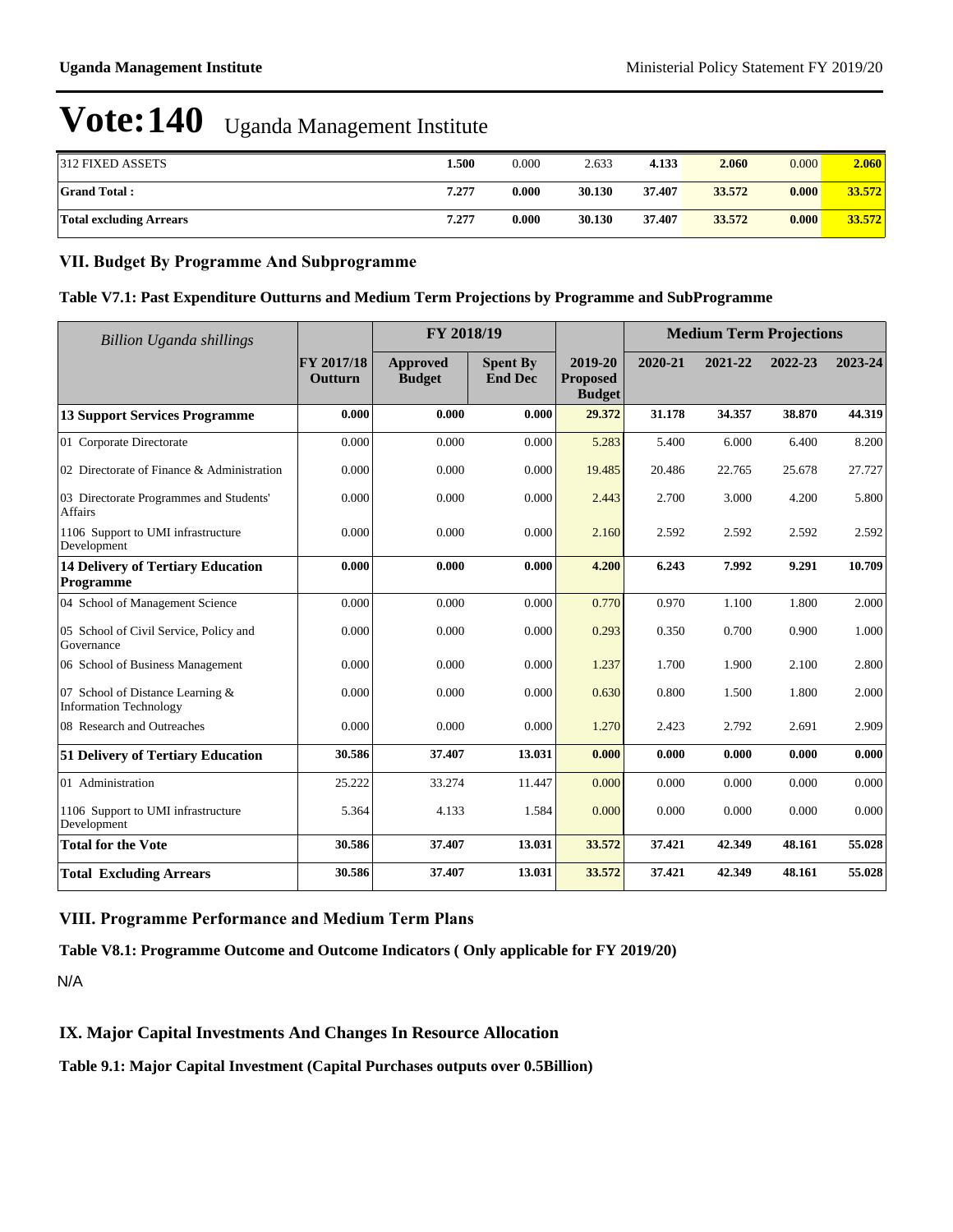|                                                                                        | FY 2019/20   |                                                    |                                                      |
|----------------------------------------------------------------------------------------|--------------|----------------------------------------------------|------------------------------------------------------|
| <b>Appr. Budget and Planned Outputs</b>                                                |              | <b>Expenditures and Achievements by</b><br>end Dec | <b>Proposed Budget and Planned</b><br><b>Outputs</b> |
| Vote 140 Uganda Management Institute                                                   |              |                                                    |                                                      |
| Program: 07 13 Support Services Programme                                              |              |                                                    |                                                      |
| Development Project : 1106 Support to UMI infrastructure Development                   |              |                                                    |                                                      |
| Output: 07 13 77 Purchase of Specialised Machinery & Equipment                         |              |                                                    |                                                      |
|                                                                                        |              |                                                    |                                                      |
| <b>Total Output Cost(Ushs Thousand)</b>                                                | $\bf{0}$     | $\bf{0}$                                           | 500,000                                              |
| Gou Dev't:                                                                             | $\Omega$     | $\Omega$                                           | 500,000                                              |
| Ext Fin:                                                                               | $\Omega$     | $\Omega$                                           |                                                      |
| A.I.A.                                                                                 | $\Omega$     | $\Omega$                                           | $\Omega$                                             |
| Output: 07 13 80 Construction and Rehabilitation of Learning Facilities (Universities) |              |                                                    |                                                      |
|                                                                                        |              |                                                    |                                                      |
| <b>Total Output Cost(Ushs Thousand)</b>                                                | $\bf{0}$     |                                                    | 1,390,000                                            |
| Gou Dev't:                                                                             | $\Omega$     | $\Omega$                                           | 1,390,000                                            |
| Ext Fin:                                                                               | $\mathbf{0}$ | $\Omega$                                           |                                                      |
| A.I.A:                                                                                 | $\mathbf{0}$ | $\Omega$                                           |                                                      |

### **X. Vote Challenges and Plans To Improve Performance**

#### **Vote Challenges**

Delayed release of GPE funds, Low enrollments due to limited classroom space at all branches

#### **Plans to improve Vote Performance**

Lobby for more Government Support, develop interactive ICT systems and websites, conduct tracer studies and enhance Public Relations and Marketing

### **XI Off Budget Support**

#### **Table 11.1 Off-Budget Support by Sub-Programme**

N/A

# **XII. Vote Cross Cutting Policy And Other Budgetary Issues**

## **Table 12.1: Cross- Cutting Policy Issues**

| <b>Issue Type:</b>            | <b>HIV/AIDS</b>                                                                                 |
|-------------------------------|-------------------------------------------------------------------------------------------------|
| Objective :                   | To create HIV/AIDs awareness to all UMI clients                                                 |
| <b>Issue of Concern:</b>      | Mainstreaming HIV/AIDs in all UMI activities                                                    |
| <b>Planned Interventions:</b> | Creating awareness of HIV/AIDs to UMI clients and HIV/AIDs Policy developed and<br>disseminated |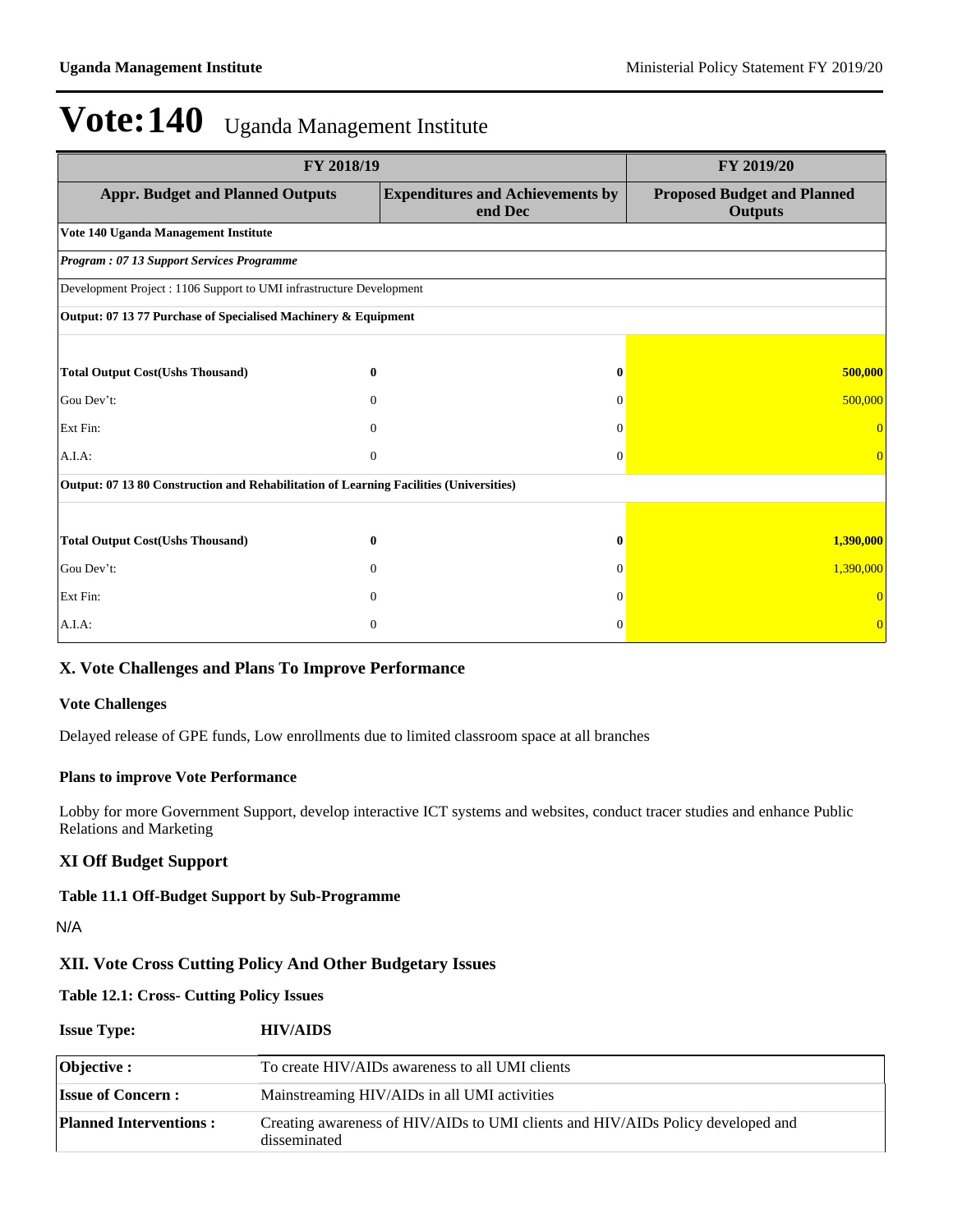| <b>Budget Allocation (Billion):</b> | 0.150                                                              |
|-------------------------------------|--------------------------------------------------------------------|
| <b>Performance Indicators:</b>      | To hold 4 sensitization workshops                                  |
|                                     | To install 8 HIV/AIDs bill boards                                  |
|                                     | To install condom dispensers and condoms                           |
| <b>Issue Type:</b>                  | Gender                                                             |
| Objective:                          | To mainstream gender in all the Institute's activities             |
| <b>Issue of Concern:</b>            | To incorporate gender in all the Institute's activities            |
| <b>Planned Interventions:</b>       | Operationalizing the Nursling centre at UMI                        |
| <b>Budget Allocation (Billion):</b> | 0.250                                                              |
| <b>Performance Indicators:</b>      | To operationalize the Nursling centre at UMI                       |
|                                     | <b>Conduct 2 Special Needs Education Trainings</b>                 |
| <b>Issue Type:</b>                  | <b>Enviroment</b>                                                  |
| Objective:                          | To mainstream environment concerns in all UMI activities           |
| <b>Issue of Concern:</b>            | To create awareness of environment preservation to all UMI clients |
| <b>Planned Interventions:</b>       | Sensitization of UMI clients                                       |
| <b>Budget Allocation (Billion):</b> | 0.100                                                              |
| <b>Performance Indicators:</b>      | To hold 4 sensitization workshops at all UMI branches              |

### **XIII. Personnel Information**

# **Table 13.1 Staff Establishment Analysis**

| <b>Title</b>                                                     | <b>Salary Scale</b> | <b>Number Of Approved Positions</b> | <b>Number Of Filled Positions</b> |
|------------------------------------------------------------------|---------------------|-------------------------------------|-----------------------------------|
| Proffessor                                                       | UM1b                | 13                                  | $\vert$ 0                         |
| Associate Proffessor/Principal<br>Consultant                     | UM2b                | 11                                  | 4                                 |
| Deputy Institute Registrar                                       | UM2b                |                                     | $\Omega$                          |
| Head Communications and<br>Marketing                             | UM2b                |                                     | $\theta$                          |
| Senior Consultant /Senior Lecturer                               | UM3a                | 17                                  | 4                                 |
| Senior Communication &<br><b>International Relations Officer</b> | UM3b                |                                     |                                   |
| Senior Projects Officer                                          | UM3b                |                                     | $\Omega$                          |
| <b>Research Fellow</b>                                           | UM4a                |                                     | 2                                 |
| Human Resource Officer                                           | UM4b                |                                     | $\overline{0}$                    |
| <b>Personal Assistant</b>                                        | UM4b                | 10                                  | 8                                 |
| <b>Administrative Assistant</b>                                  | UM5                 | 18                                  | 8                                 |
| <b>Senior Accounts Assistant</b>                                 | UM5                 | 3                                   | 2                                 |
| <b>Accounts Assistant</b>                                        | UM6                 | 3                                   | 2                                 |
| <b>Assistant Records Officer</b>                                 | UM6                 |                                     | $\theta$                          |